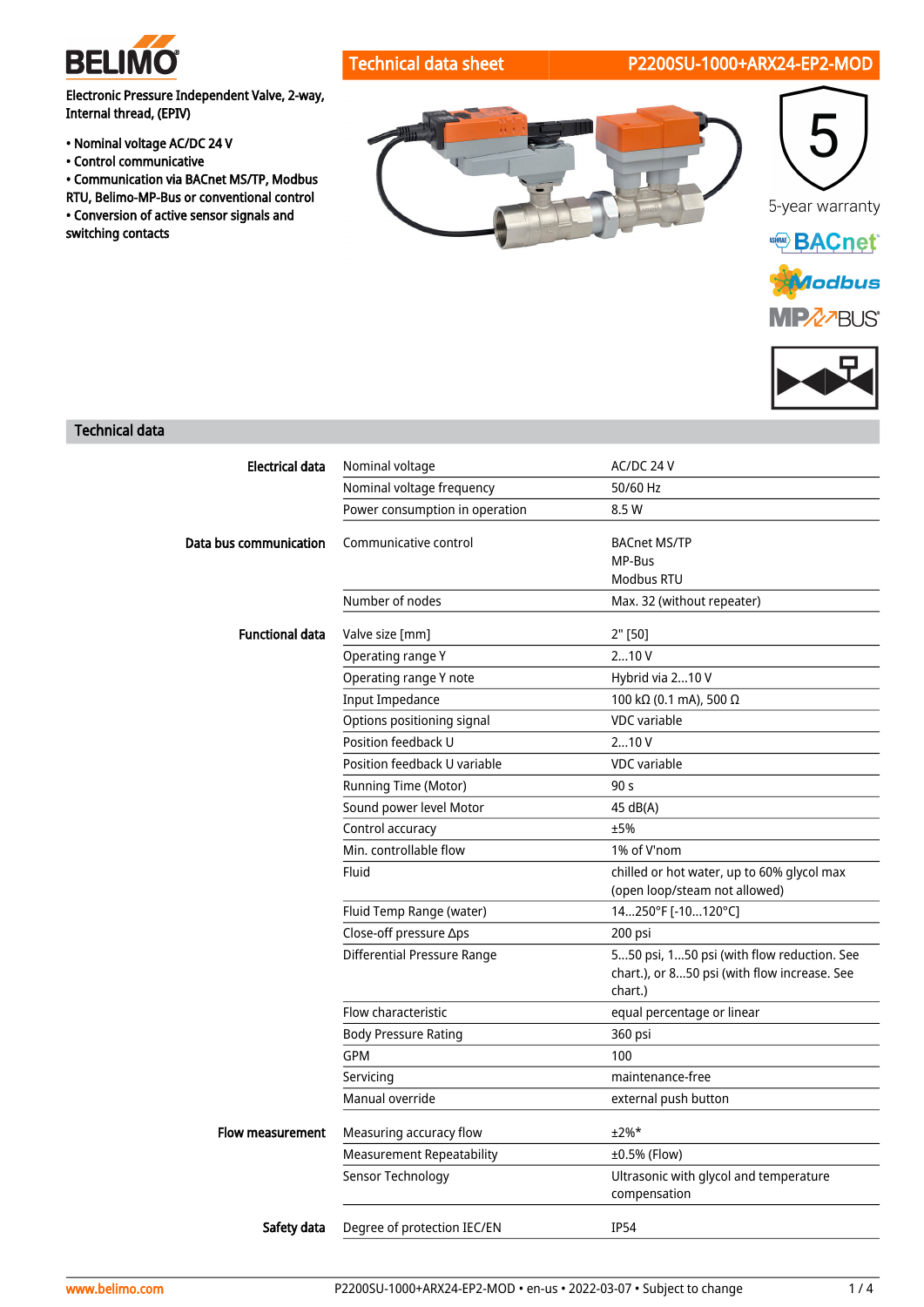

|                  | <b>Technical data sheet</b>  | P2200SU-1000+ARX24-EP2-MOD                                                                                                                                                                                               |
|------------------|------------------------------|--------------------------------------------------------------------------------------------------------------------------------------------------------------------------------------------------------------------------|
| Safety data      | Degree of protection NEMA/UL | NEMA <sub>2</sub>                                                                                                                                                                                                        |
|                  | <b>Fnclosure</b>             | UL Enclosure Type 2                                                                                                                                                                                                      |
|                  | <b>Agency Listing</b>        | cULus acc. to UL60730-1A/-2-14, CAN/CSA<br>E60730-1:02, CE acc. to 2014/30/EU and<br>2014/35/EU; Listed to UL 2043 - suitable for use<br>in air plenums per Section 300.22(c) of the NEC<br>and Section 602.2 of the IMC |
|                  | <b>Quality Standard</b>      | ISO 9001                                                                                                                                                                                                                 |
|                  | Ambient temperature          | -22122°F [-3050°C]                                                                                                                                                                                                       |
|                  | Storage temperature          | -40176°F [-4080°C]                                                                                                                                                                                                       |
|                  | Ambient humidity             | Max. 95% RH, non-condensing                                                                                                                                                                                              |
| <b>Materials</b> | Valve body                   | Nickel-plated brass body                                                                                                                                                                                                 |
|                  | Flow measuring pipe          | brass body nickel-plated                                                                                                                                                                                                 |
|                  | Spindle                      | stainless steel                                                                                                                                                                                                          |
|                  | Spindle seal                 | EPDM (lubricated)                                                                                                                                                                                                        |
|                  | Characterized disc           | stainless steel TEFZEL®                                                                                                                                                                                                  |
|                  | Seat                         | <b>PTFE</b>                                                                                                                                                                                                              |
|                  | Pipe connection              | NPT female ends                                                                                                                                                                                                          |
|                  | O-ring                       | <b>FPDM</b>                                                                                                                                                                                                              |
|                  | Ball                         | stainless steel                                                                                                                                                                                                          |

Safety notes

- This device has been designed for use in stationary heating, ventilation and air-conditioning systems and must not be used outside the specified field of application, especially in aircraft or in any other airborne means of transport.
- Outdoor application: only possible in case that no (sea) water, snow, ice, insolation or aggressive gases interfere directly with the actuator and that is ensured that the ambient conditions remain at any time within the thresholds according to the data sheet.
- Only authorized specialists may carry out installation. All applicable legal or institutional installation regulations must be complied during installation.
- The device contains electrical and electronic components and must not be disposed of as household refuse. All locally valid regulations and requirements must be observed.
- WARNING: This product can expose you to lead which is known to the State of California to cause cancer and reproductive harm. For more information go to www.p65warnings.ca.gov

## Product features

**Flow measurement** \*All flow tolerances are at 68°F [20°C] & water.

Accessories

| <b>Electrical accessories</b> | <b>Description</b>                                                    | <b>Type</b>    |  |  |  |  |
|-------------------------------|-----------------------------------------------------------------------|----------------|--|--|--|--|
|                               | Replacement flow sensor for EPIV, Ultrasonic 2" 50 GPM 100            | M2450-EP-100   |  |  |  |  |
|                               | Service Tool, with ZIP-USB function, for programmable and             | ZTH US         |  |  |  |  |
|                               | communicative Belimo actuators, VAV controller and HVAC performance   |                |  |  |  |  |
|                               | devices                                                               |                |  |  |  |  |
| <b>Mechanical accessories</b> | <b>Description</b>                                                    | <b>Type</b>    |  |  |  |  |
|                               | Weather shield for Belimo Energy Valve™, 2550, Ultrasonic models only | ZS-EPIV-EV-50- |  |  |  |  |
|                               |                                                                       | <b>SCNF</b>    |  |  |  |  |
|                               | Valve neck extension for ball valve DN 1550                           | ZR-EXT-01      |  |  |  |  |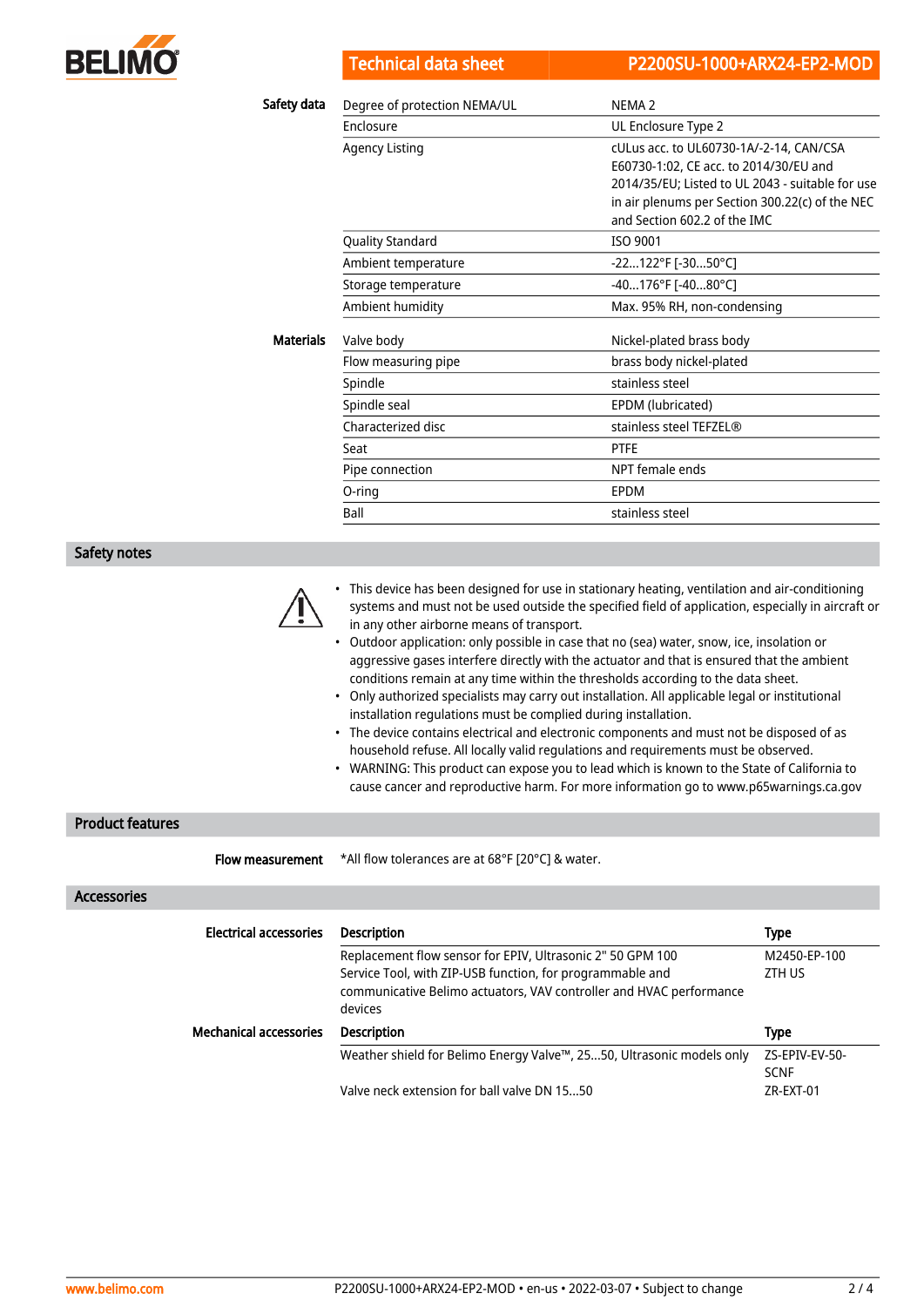

BACnet MS/TP / Modbus RTU



Connection with active sensor, e.g. 0...10 V @ 0...50°C



Cable colors:

1= black  $2 = red$ 3 = white 5 = orange  $6 = pink$ 7 = grey BACnet / Modbus signal assignment:  $C1 = D - 1 = A$  $C2 = D + = B$ 

Possible voltage range: 0...32 V (resolution 30 mV)

Connection with switching contact, e.g. Δp monitor



contact: The switching contact must be able to accurately switch a current of 16 mA @ 24 V.

Requirements for switching

Modbus RTU / BACnet MS/TP with analogue setpoint (hybrid mode)<br> **GND** 



Operation on the MP-Bus